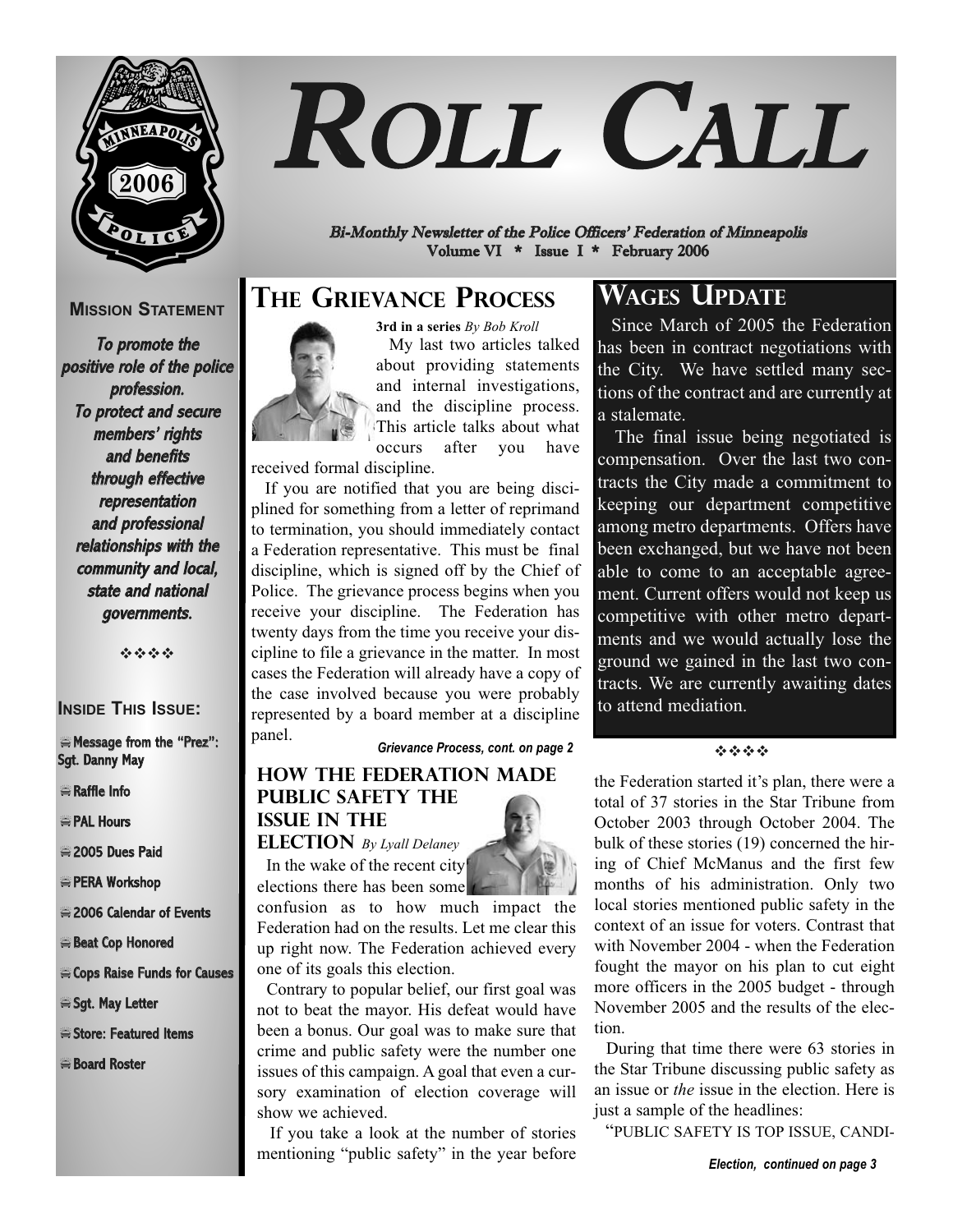## **MESSAGE FROM THE "PREZ"** Grievance Process, cont. from page 1



January was a tough month for many on the department - in particular was **Sgt. Danny May** of the Canine Unit. This

decorated officer had to put up with being raked over the coals, once again, by the bosses and community he has served since 1989. This may have been a no-win situation from the beginning, but sometimes that is what happens even when folks have good intentions. The police administration empathized and made apologies publicly to the Nelson family and to community members who raised a rucous. What I'm having trouble with, though, is the perception by same that showing public support of Danny May would somehow negate or contradict the support shown to the aforementioned parties.

Good leaders build consensus rather than choose sides. Good leadlers make decisions based on what is reasonable, not what is popular opinion. Good leaders support their employees, especially when the facts dictate they did nothing wrong. In choosing his words and actions

carefully (see May's letter, page 5) and relinquishing possession of his Medal of Valor on *his* terms, Sgt. Danny May took the high road. The support that he received from his police family surely made the ordeal easier to confront. These are reasons why we can stand proud together.

**Sgt. Danny May after receiving the Medal of Valor on January 12. Sgt. May relinquished the medal on Janury 19.** 



Once you notify a board member that you have received final discipline, I will eventually be notified and assign a panel of two other board members to review the case with me and determine if the Federation has a valid grievance. It is a common misconception that in discipline cases it is the member's right to grieve. This is not the case and the actual grievance belongs to the Federation board.

The panel members will review the case and meet as a committee to discuss filing the grievance. In many cases the recommendation of the panel of three will be brought to the full Federation board. Sometimes additional information is sought from the affected employee(s) and advice is sought from Federation attorneys. Ultimately a decision is made whether or not to file a grievance.

Once filed, that starts an entire process of its own. The grievance will be filed and sent to the affected employee's commander, bureau head, Chief of Police, and director of labor relations for the City. The City then has ten days to respond to this grievance and most often a meeting is set up between the assistant chief and me. We will discuss merits of the case and in some cases settle the grievance. In other cases, the grievance is forwarded to the arbitration process. If the case is settled, the employee will be informed what the settlement was and this must be concurred by the other grievance committee members on the board.

In cases that go to arbitration, the case gets passed to Federation attorney Ann Walther and an arbitration date and arbitrator is selected from a panel.

This is a simplified overview of the grievance process to give members a better understanding of what happens from the Federation aspect when an employee receives discipline. The full article regarding the settlement of disputes is contained in Article 5 of the Labor Agreement between the Federation and the City.

## **BULLET: RAFFLE**

**The Minneapolis Police** Federation Charities will be selling raffle tickets to raise money to donate to the charities it supports. First



prize is a 2006 Harley Road King. The tickets are \$20.00 each and there will be a limited number sold. There are also cash prizes ranging from \$100 to \$1000. The drawing will be held on July 27th at the 1029 Bar. If you are interested in helping sell tickets please contact the Federation at (612) 788-8444.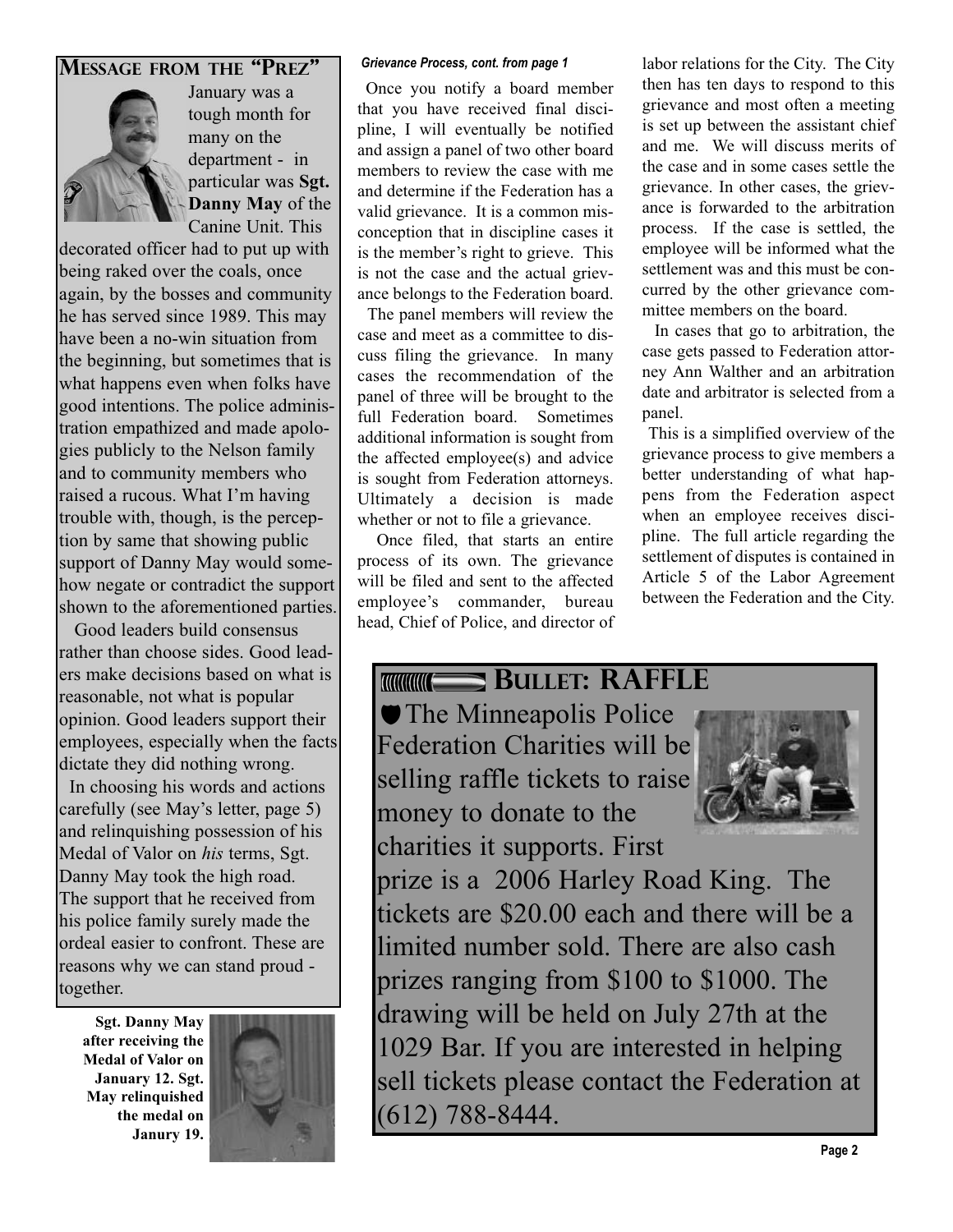#### *Election, continued from page 1*

DATES SAY" "...PUBLIC SAFETY HAS BECOME A BATTLEGROUND IN THE MAYOR'S RACE." ... "PETER MCLAUGHLIN IS QUESTIONING MAYOR R.T. RYBAK'S RECORD" (10/3/05) ... "RYBAK BUDG-ET PLAN EMPHASIZES SAFETY" ..."A LEVY INCREASE WOULD HELP ADD 71 OFFICERS; CRIT-ICS SUGGEST POLITICS PLAYS A ROLE" (7/29/05).

..."3-CANDIDATE MAYORAL DEBATE WILL FOCUS ON PUBLIC SAFETY" (8/24/05).

Do you think it was just a coincidence that Peter McLaughlin announced for mayor the same week the Federation held a rally before the budget vote to keep the mayor from cutting more cops? Certainly not, McLaughlin wanted to take advantage of our hard work and incorporate this issue into his campaign.

In a single year we have gone from a political environment where the mayor was predicting that he would cut another 137 officers to one where the mayor is now scrambling to add as many new officers as he can. If that does not constitute an overwhelming success I don't know what does.

Our second goal was to keep Rybak occupied with his own race and out of the council races. The spanking we delivered at the DFL convention — where the incumbent mayor was denied the endorsement and Peter McLaughlin stayed in the race — accomplished that goal. Rybak had his hands full with the McLaughlin challenge and had little time to meddle in other races.

Finally, the Federation wanted to stop the erosion in the ranks of the police force that was responsible for the shocking increase in crime over the past years. Our 50–4–Five plan highlighted the number of officers lost to short–sighted budget cuts and forced the mayor to backtrack on his plan to cut 137 more officers. In fact, through the efforts of the Federation, the city now has a net gain of 130 police officers: 60 saved from more Rybak purging and 70 added in the new budget.

Does anyone really believe that Rybak would have been boasting of adding new police officers if the Federation hadn't forced him to do it? The new city council will be much more receptive to the Federation than the last council. Four of our endorsed candidates won and three of the returning council members are strong Federation supporters.

Today the Police Officers Federation of Minneapolis can take pride in the results of the last city elections. We put public safety on the council agenda to stay, proved to the mayor that the Federation is a powerful voice for the law–abiding taxpayers of Minneapolis and the hard–working police officers of the Federation.



**On December 15th, cops from all over the city dropped off squads full of toys for the Toys for Tots. For the first time in 11 years all MPD precincts and the Park Police participated.** 

**BULLET: DUES** Dues paid in 2005: \$734.16; Mutual Association paid in 2005: \$28.00

# **BULLET: PAL**

**HOURS** The new timekeeping system, Workforce Director, is up and running. If you are a volunteer for PAL, please keep careful

**TITHING THE TELEVISION** 



track of any hours you accumulate. As soon as you have been trained on the system, you can enter your time. Supervisor approval will be required to use time. A maximum of 50 hours can be "banked." As always, when you volunteer with PAL you are welcome to have a guest participate with you at PAL expense.

#### **BULLET: PERA TITHING E**

On Saturday March 4th there will be a pre-retirement workshop hosted by PERA at



the PERA office in St. Paul.. This workshop is specifically geared towards Police and Fire. You can register by calling PERA at 651-296-7460 or going to www.mnpera.org. **Page 3**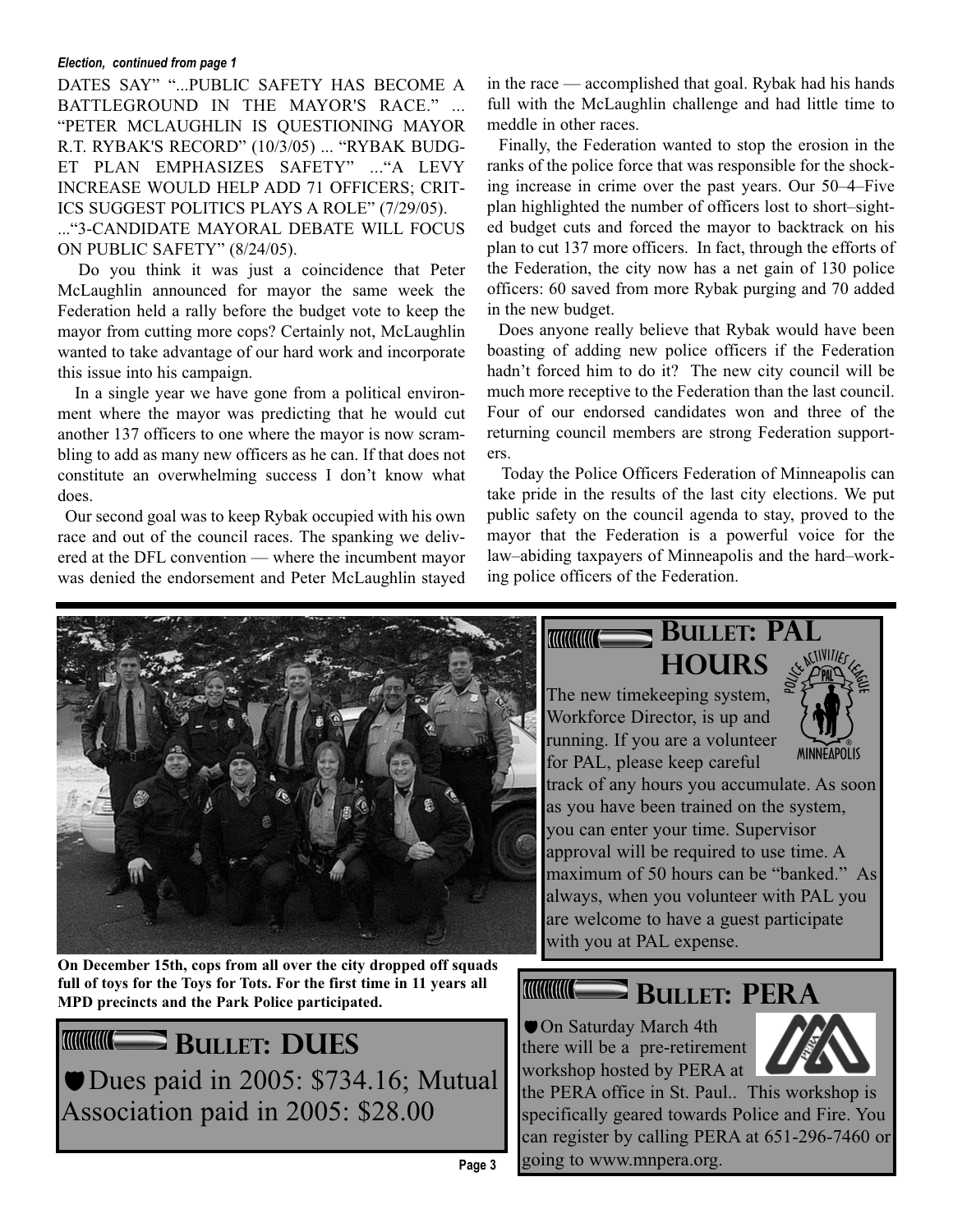| <b>January</b>                                                                              | <b>February</b>                                                                                                                                       | <b>March</b>                                                                                               | <b>April</b>                                                                                                                                     |
|---------------------------------------------------------------------------------------------|-------------------------------------------------------------------------------------------------------------------------------------------------------|------------------------------------------------------------------------------------------------------------|--------------------------------------------------------------------------------------------------------------------------------------------------|
| Q26th<br>General<br>Membership<br><b>Meeting</b><br><b>Federation Hall</b><br>$(06$ Budget) | $Q$ 23rd<br>General<br>Membership<br><b>Meeting</b><br><b>Federation Hall</b><br>(Board<br>Nominations)                                               | $\bigcirc$ 30th<br>General<br>Membership<br><b>Meeting</b><br><b>Federation Hall</b><br>(Primary Election) | Q27th<br>General<br>Membership<br><b>Meeting</b><br><b>Federation Hall</b><br>(General Election)                                                 |
| <b>May</b>                                                                                  | June                                                                                                                                                  | July                                                                                                       | <b>August</b>                                                                                                                                    |
| Q25th<br>General<br>Membership<br>Meeting<br><b>Federation Hall</b><br>(Swearing in)        | $Q$ 23rd<br><b>Annual Golf</b><br><b>Tournament</b><br>Majestic Oaks<br>$Q$ 29th<br>General<br>Membership<br><b>Meeting</b><br><b>Federation Hall</b> | Q27th<br>General<br>Membership<br>Meeting<br><b>Federation Hall</b>                                        | Q31st<br>General<br>Membership<br>Meeting<br><b>Federation Hall</b>                                                                              |
| <b>September</b>                                                                            | October                                                                                                                                               | <b>November</b>                                                                                            | <b>December</b>                                                                                                                                  |
| Q28th<br>General<br>Membership<br>Meeting<br><b>Federation Hall</b>                         | 926th<br>General<br>Membership<br>Meeting<br><b>Federation Hall</b>                                                                                   | Q30th<br>General<br>Membership<br><b>Meeting</b><br><b>Federation Hall</b>                                 | 8th & 11th<br><b>Annual Holiday</b><br>Merchandise Sale<br>City Hall, Rm 132<br>$\blacksquare$ 13th<br>Holiday Party,<br><b>Ukrainian Center</b> |

## **COPS HELP RAISE FUNDS FOR GREAT CAUSES**

**Hurricane Katrina** victims continued to get help from Minneapolis officers after officers returned. **Tracy MacDougall** coordinated a donation drive and Minneapolis officers donated ballistic vests, duty belts, jackets, boots, and approximately 30 boxes of miscellaneous items, in addition to over \$1200 in cash. Tracy, who works in the Crime Lab and **Nicole Archibold** from Property and Evidence drove to Mississippi to deliver the items to the Hinds County Sheriffs Reserve for use by local police and fire agencies. While there, Tracy got information on a program that involved adopting law enforcement families for Christmas. She coordinated the MPD effort and our officers adopted a total of 21 families with 45 kids! There was a large party on December 18th and gifts were distributed to the families. **Sgt. Rick Doll** and **Off. Lynn Unke** drove to Biloxi and attended the hugely successful event.

**The Pounds for PAL** campaign ended on January 31st. Officers **SASS** and friends of **Sgt. Jim Novak** pledged a total of \$281 per pound as incentive to help him get started on his weight loss program. At press time, the sergeant was approaching a 35 pound weight loss for his four week challenge - that's nearly \$10,000 and a whole lotta weight! Proceeds will directly benefit the Police Activities League programs for Minneapolis youth.

**The Climb for a Cure** takes place at the IDS tower stairwell on Saturday, February 11th. Once again, MPD has a team that will compete in good fun with Minneapolis Fire. Last year's sponsored event raised over \$80,000 for Cystic Fibrosis research.

**The Annual Polar Bear Plunge** will take place on February 25th at 2:30 p.m. Participants will plunge into the frigid waters of Lac Lavon in Burnsville to help raise money for Special Olympics

## **BEAT COP IS HONORED**

The West Broadway Business Association, which has 35 business owners along West Broadway in North Minneapolis in its mem-



bership, held their annual end of the year meeting at the Cookie Cart bakery. Two awards are presented at this meeting, the Person of the Year and the Business of the Year Awards.

**Officer Bruce Johnson**, who works the West Broadway beat, was awarded with the West Broadway Business Association Person of the Year Award.

Johnson started working the beat in May 2005 and was honored for his hard work in dealing with the narcotics and loitering problems along West Broadway and providing a safer environment for both shoppers and business owners.

Born and raised in North Minneapolis, Johnson upon receiving the award, told the audience that being a former northsider he has a vested interest in West Broadway becoming the popular shopping avenue it used to be.

The Business of the Year award was presented to the new Cub Foods located at 701 West Broadway. Store Director Ed Anderson accepted the award on behalf of all of his employees.

Minnesota. If you would like to participate you can call 612-604-1258 or go to www.specialolympicsminnesota.org for more information.

**The Police Unity Tour** is getting ready for its annual bike ride (May 10 - 12). The ride raises money for the National Law Enforcement Memorial and is its single largest sponsor. Team Minnesota consists of 25 members from departments around the state. The ride is 250 miles starting in Chesapeake, VA and ending in Washington DC. Team Minnesota is dedicating this year's ride to the following Minnesota officers killed in the line of duty in 2005; **Sgt. Jerry Vick, Off. Peter Resch,** and **Off. Shawn Silvera.** To support the effort, contact **Sgt. Rick Doll** at the Park Police or **Off. Lynn Cronquist** at Fifth precinct. **Page 4**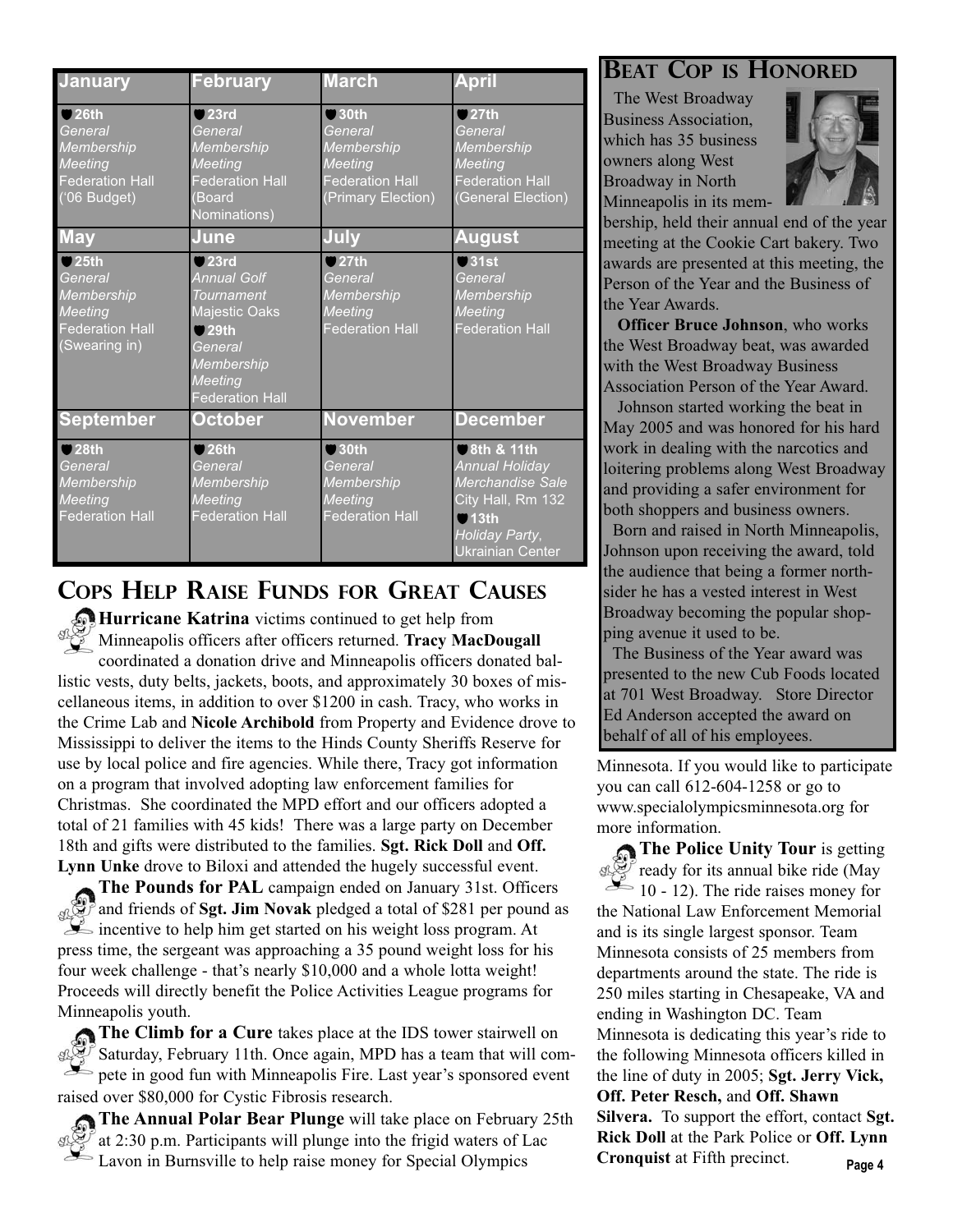Sgt. Danny May MPD Canine unit January 19, 2006 Chief William P. McManus, When I began my career with the Minneapolis Police Department in January of 1989, I could not have imagined being caught up in a firestorm of controversy surrounding the incident on December 1, 1990. This has followed me for the last fifteen years. At the time, the case was exhaustively investigated by multiple independent agencies. They all reached the same conclusion and cleared me of any wrongdoing. I have tried to move past this, but the refusal of some people to accept the facts and findings of the case is frustrating. The physical medal itself is insignificant to me and, therefore I have returned it. While I did not seek the acknowledgement from the first or the second awards committee, it means a lot to have received validation from them and my police colleagues. Their sentiment cannot be given back or taken away. An opportunity to understand the awards process and the circumstances under which I was given the Medal of Valor has been ignored. I truly believe that there was never an intention on anyone's part to ignite the community or open old wounds. Once again, this has adversely affected me and my family and has been a distraction to the police department. I hope that my decision to return the medal can put this matter to rest so that I, and everyone involved, can move forward. Sincerely,  $567.7$ Sgt. Danny May

## **REMINDERS:**

## ROLL CALL **WANTS TO HEAR FROM YOU**

Your newsletter editors welcome your questions, comments and story ideas.\* Call the Federation office or send an e-mail to: *rollcall@mpdfederation.com* \*Note: Because of space constraints, correspondences may be edited for content.



## **CHAPLAINS AVAILABLE 24/7**

*To contact a chaplain:* **On call Chaplain 11: 612.290.0495 Chaplain 12, Rev. Dr. Jeff Stewart 612.490.2946 Chaplain 13, Rev. Terry Hayes 612.490.3128 Chaplain Office City Hall RM 212 612.673.3421**



**Sgt. Rick Doll (MPPD) and Officer Lynn Unke mug for a photo with one of 21 families "adopted" for the holidays by MPD. All the families are law enforcement families and all have been profoundly affected by Hurrican Katrina's devastation (see article, pg 4).**